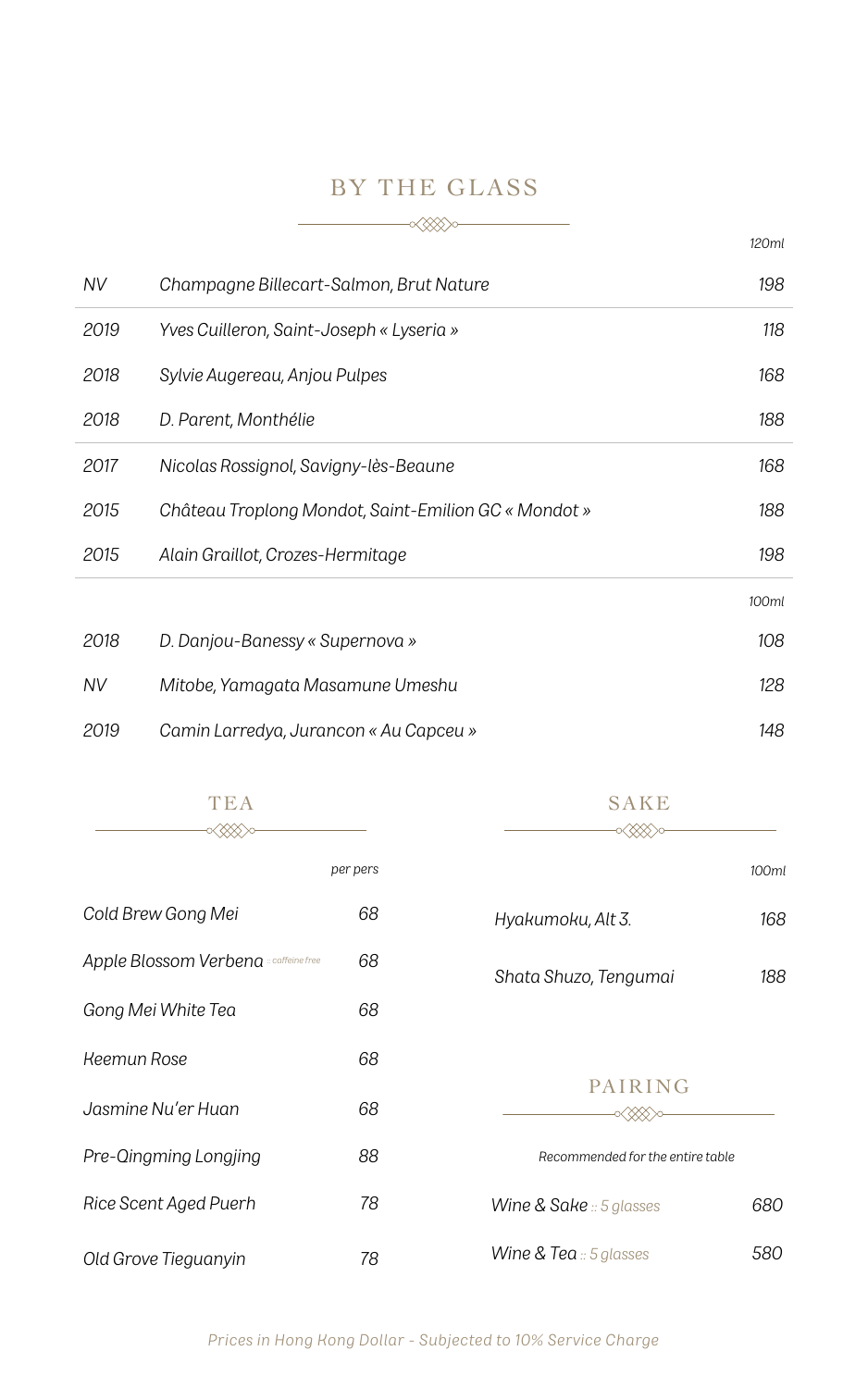### LIQUOR

 $-\alpha x$ 

*On the rock, straight, tonic or soda*

| GIN                                                  |     |
|------------------------------------------------------|-----|
| <b>Knut Hansen Gin</b> :: Greeny                     | 148 |
| Tonka Gin :: Nutty                                   | 158 |
| Gin Monkey 47 :: Citrusy                             | 168 |
| <b>Skin Gin</b> :: Minty                             | 178 |
| WHISKY                                               |     |
| M. Couvreur, Clearach                                | 148 |
| M. Couvreur, Blossoming                              | 498 |
| COGNAC                                               |     |
| Drouet, Cognac Small Batch « Sauternes Cask Finish » | 328 |

#### EAU-DE-VIE

*Rochelt, Mirabelle Plum 498*

| <b>JUICE</b>               |       | WATER                     |    |
|----------------------------|-------|---------------------------|----|
| From Alain Millat, France  | 150ml | Nordag water per person   | 35 |
| Merlot Grape               | 74    | Still or Sparkling        |    |
| Apple Cox                  | 74    | <b>COFFEE</b>             |    |
| Orange                     | 74    | Espresso & Regular Coffee | 38 |
| Tomato                     | 74    | Cappuccino & Latte        | 42 |
| Mora's Soy Milk of the day | 58    | Decaf                     | 38 |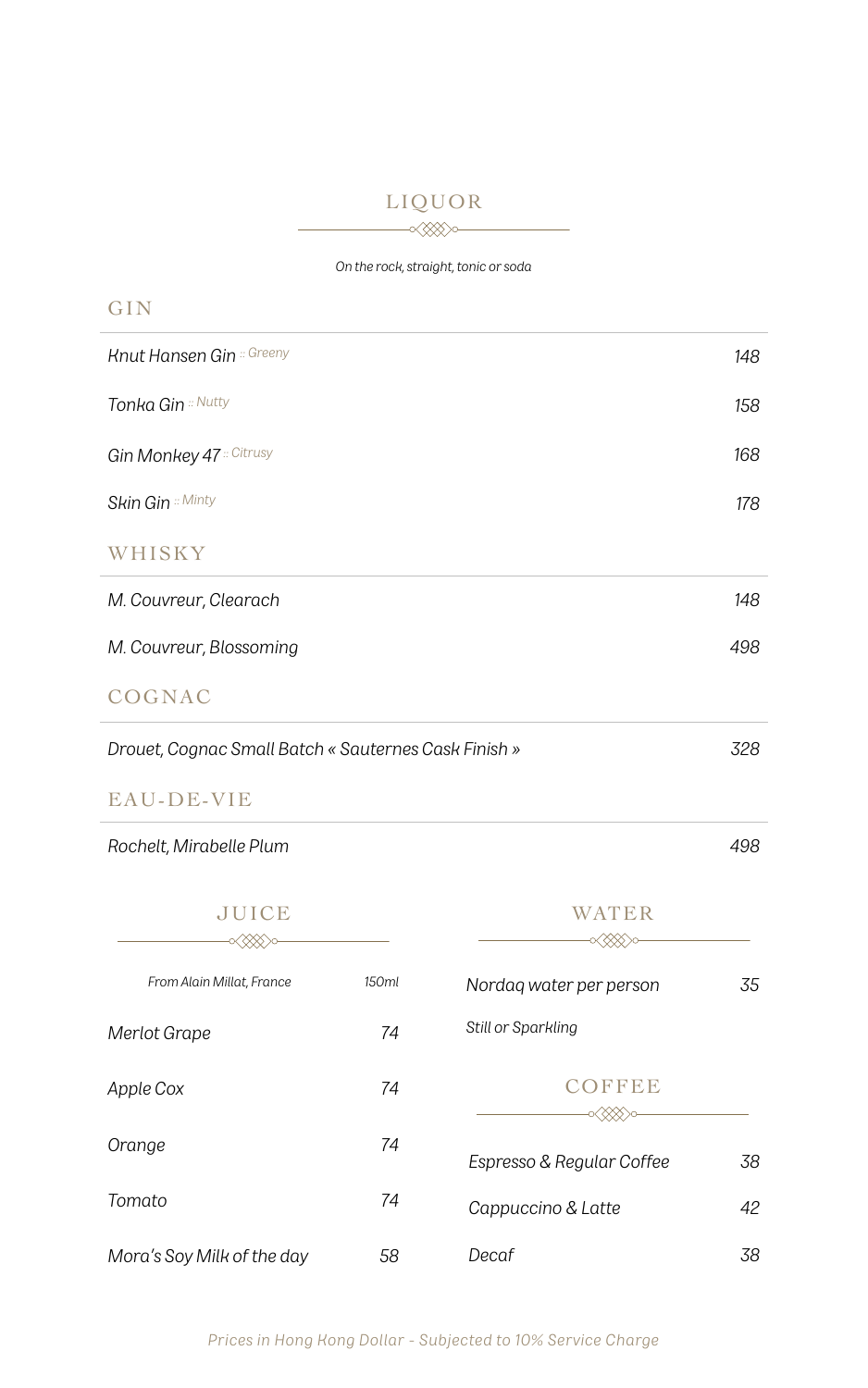# CHAMPAGNE

|           |                  |                        | 750ml |
|-----------|------------------|------------------------|-------|
| <b>NV</b> | Bérêche & Fils   | Brut Réserve           | 980   |
| NV        | Frédéric Savart  | L'Ouverture            | 1,080 |
| <b>NV</b> | Billecart-Salmon | Extra Brut             | 1,180 |
| 2011      | Diebolt-Vallois  | <b>Blanc de Blancs</b> | 1,180 |
| <b>NV</b> | De Sousa         | Cuvée 3A               | 1,380 |
| <b>NV</b> | Dondt-Grellet    | Cramant                | 1,480 |
| 2015      | Pierre-Baillette | Rilly la Montagne      | 1,480 |
| 2017      | Marie Courtin    | Présence               | 1,580 |
| 2016      | Marie Courtin    | Concordance            | 1,680 |
| <b>NV</b> | Billecart-Salmon | Brut Rosé              | 1,680 |
| 2015      | Benoît Déhu      | La Rue des Noyers      | 1,680 |
| <b>NV</b> | Duval-Leroy      | Femme de Champagne     | 1,680 |
| 2006      | Duval-Leroy      | Clos des Bouveries     | 2,080 |
| 15/16     | Frédéric Savart  | Les Pinots             | 2,380 |
| 2014      | Bérêche & Fils   | Mailly-Champagne       | 2,380 |
| 2002      | Billecart-Salmon | Cuvée Nicolas-François | 3,180 |
| 1996      | Fleury           | Vintage                | 3,580 |
| 2012      | Pol Roger        | Sir Winston Churchill  | 3,580 |

### SAKE  $\begin{picture}(150,10) \put(0,0){\line(1,0){100}} \put(15,0){\line(1,0){100}} \put(15,0){\line(1,0){100}} \put(15,0){\line(1,0){100}} \put(15,0){\line(1,0){100}} \put(15,0){\line(1,0){100}} \put(15,0){\line(1,0){100}} \put(15,0){\line(1,0){100}} \put(15,0){\line(1,0){100}} \put(15,0){\line(1,0){100}} \put(15,0){\line(1,0){100}}$

| <b>NV</b> | Denshin                | Yuki             | 300ml | 480   |
|-----------|------------------------|------------------|-------|-------|
| <b>NV</b> | Denshin                | Rin              | 720ml | 680   |
| <b>NV</b> | Kiku Masamune          | Hyakumoku Alt. 3 | 720ml | 980   |
| <b>NV</b> | Shana Shuzo            | Tengumai Yamahai | 720ml | 1,080 |
| 2018      | Tanaka x Chartier 1789 | Blend 001        | 500ml | 1,880 |
| <b>NV</b> | lwa 5                  | Assemblage 2     | 720ml | 2,880 |

*Prices in Hong Kong Dollar - Subjected to 10% Service Charge*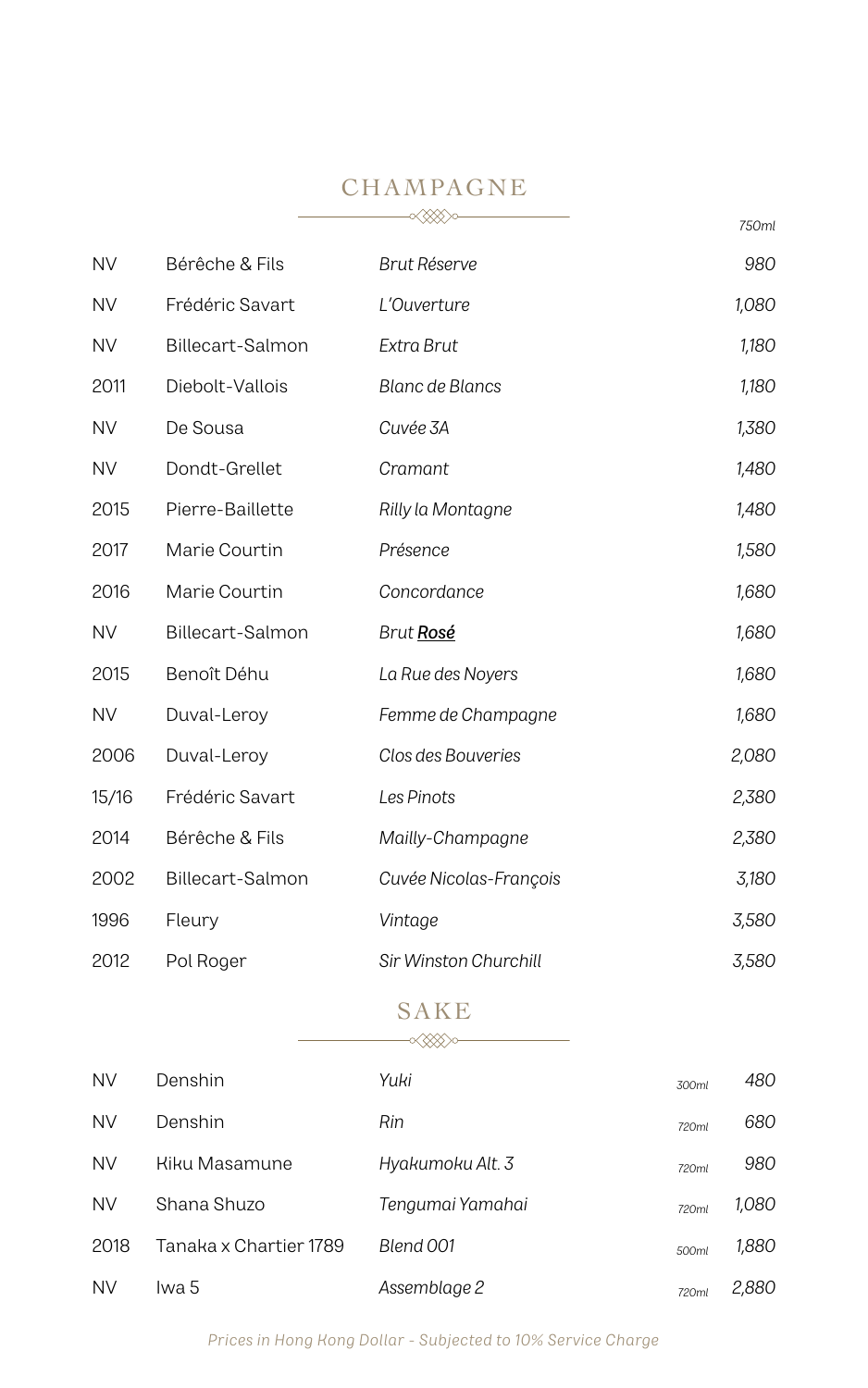### WHITE WINE

|      |                       |                                                | 750ml |
|------|-----------------------|------------------------------------------------|-------|
| 2018 | Fleury                | Côteaux Champenois (Sparkling - Pinot Blanc)   | 1,380 |
| 2020 | Albert Boxler         | Riesling Grand Cru « Sommerberg »              | 1,580 |
| 2018 | S. Augereau           | Anjou Pulpes                                   | 980   |
| 2018 | D. de l'Ecu           | VDF « Taurus »                                 | 1,080 |
| 2019 | G. Boulay             | Sancerre « La Côte »                           | 980   |
| 2014 | Alexandre Bain        | Pouilly-Fumé « L D'Anges »                     | 1,180 |
| 2018 | Damien Courbet        | Côtes-du-Jura « L'Origine » Savagnin           | 780   |
| 2018 | Damien Courbet        | Côtes-du-Jura « Les Isles » Chardonnay         | 780   |
| 2016 | J.F. Ganevat          | « Les Grands Teppes »                          | 1,980 |
| 2016 | J.F. Ganevat          | « Chalasses »                                  | 2,280 |
| 2018 | Parent                | Monthélie                                      | 1,080 |
| 2016 | G. Amiot              | Chassagne-Montrachet « Champs Gains »          | 2,080 |
| 2018 | Pierre Morey          | Meursault                                      | 2,480 |
| 2016 | Ramonet               | Chassagne-Montrachet « Clos du Cailleret »     | 4,680 |
| 2018 | Alain Michelot        | N-S-G Blanc « En la Perrière Noblot Monopole » | 1,380 |
| 2018 | Château-Fuissé        | Pouilly-Fuissé « Les Brûlés »                  | 1,280 |
| 2007 | Ph. Valette           | Pouilly-Fuissé « Clos de Monsieur Noly »       | 1,980 |
| 2018 | Prieuré-Lichine       | Blanc de Prieuré-Lichine                       | 980   |
| 2019 | Yves Cuilleron        | Saint-Joseph « Lyseria »                       | 680   |
| 2019 | <b>Yves Cuilleron</b> | Condrieu « La Petite Côte »                    | 1,180 |
| 2019 | Paul Jaboulet         | Hermitage « Chevalier de Sterimberg »          | 1,680 |
| 2019 | Danjou-Banessy        | Côtes du Roussillon « Coste »                  | 680   |
| 2019 | Nouvelle-Donne        | « Néo Nervis »                                 | 780   |